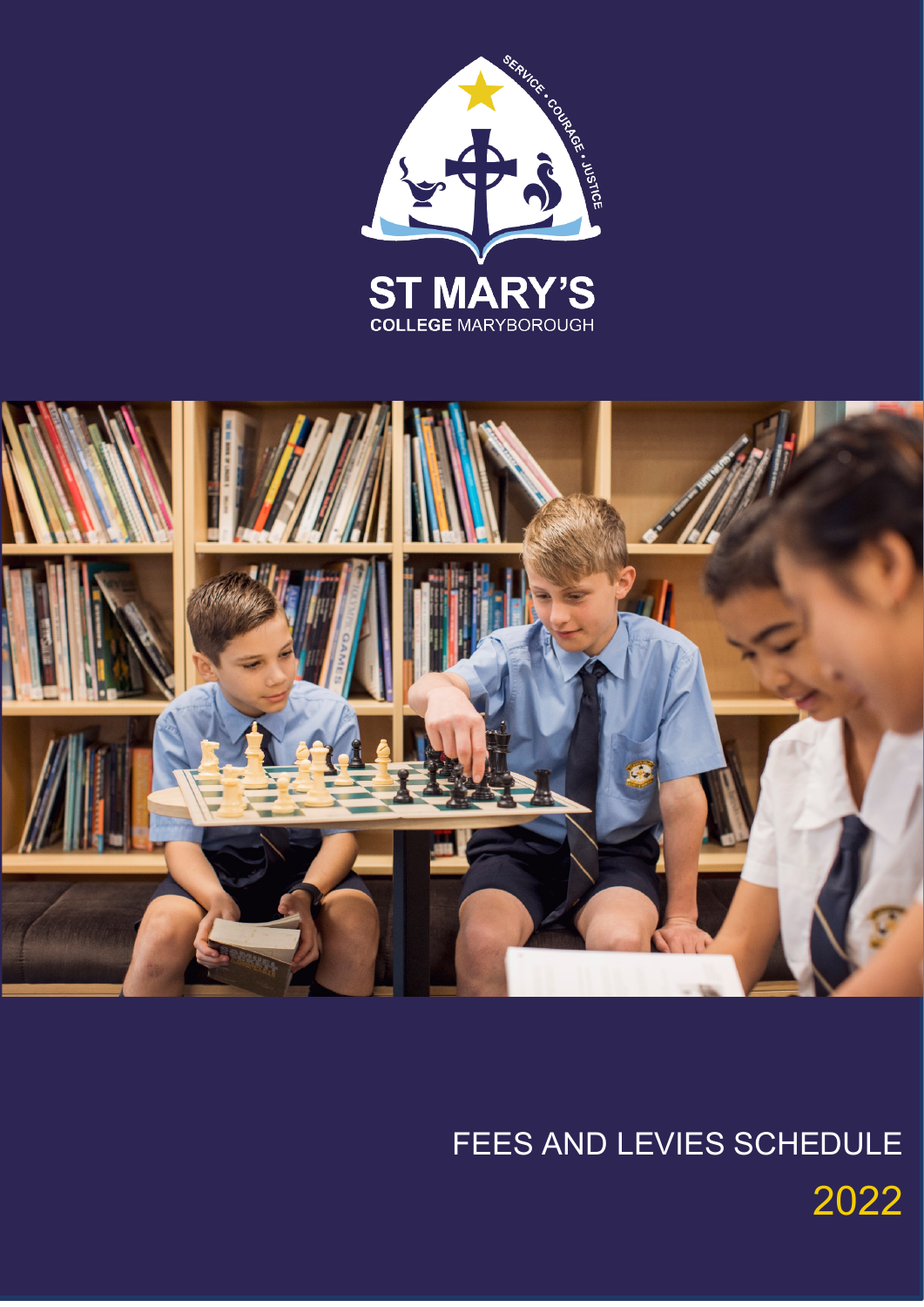# **College Fees & Levies**

The fees and levies collected are used for specialised staff, resources, materials, facilities, and equipment.

St Mary's College as a non-government school, does not receive sufficient grants from the Commonwealth and State Governments to cover all running costs and is heavily reliant on families ensuring fees and levies are paid.

St Mary's College invoice fees and levies under a largely inclusive fee structure, giving parents the security of financially planning with no hidden costs.

Fees and levies are invoiced per term, payment options are outlined on page 4.

| 1 <sup>st</sup> Child     | Year 12   | Year 11   | Year 10   | Year 9    | Year 8 | Year 7    |
|---------------------------|-----------|-----------|-----------|-----------|--------|-----------|
| <b>Tuition Fee</b>        | \$2132    | \$2132    | \$2132    | \$2132    | \$2132 | \$2132    |
| Capital Levy              | \$680     | \$680     | \$680     | \$680     | \$680  | \$680     |
| Parent Levy               | \$110     | \$110     | \$110     | \$110     | \$110  | \$110     |
| Resource Levy             | \$750     | \$750     | \$750     | \$565     | \$565  | \$565     |
| <b>Technology Levy</b>    | \$485     | \$485     | \$485     | \$485     | \$485  | \$485     |
| Camp Levy                 |           | \$300     |           | \$475     |        | \$355     |
| Total per year            | \$4157    | \$4457    | \$4157    | \$4447    | \$3972 | \$4327    |
| Total per term            | \$1039.25 | \$1114.25 | \$1039.25 | \$1111.75 | \$993  | \$1081.75 |
| Total per week (52 Weeks) | \$80      | \$86      | \$80      | \$86      | \$77   | \$84      |

| 2 <sup>nd</sup> Child     | Year 12  | Year 11  | Year 10  | Year 9   | Year 8 | Year <sub>7</sub> |
|---------------------------|----------|----------|----------|----------|--------|-------------------|
| <b>Tuition Fee</b>        | \$1198   | \$1198   | \$1198   | \$1198   | \$1198 | \$1198            |
| Resource Levy             | \$750    | \$750    | \$750    | \$565    | \$565  | \$565             |
| Technology Levy           | \$485    | \$485    | \$485    | \$485    | \$485  | \$485             |
| Camp Levy                 |          | \$300    |          | \$475    |        | \$355             |
| <b>Total per year</b>     | \$2433   | \$2733   | \$2433   | \$2723   | \$2248 | \$2603            |
| Total per term            | \$608.25 | \$683.25 | \$608.25 | \$680.75 | \$562  | \$650.75          |
| Total per week (52 weeks) | \$47     | \$53     | \$47     | \$53     | \$44   | \$50              |

| 3rd Child                 | Year 12  | Year 11  | Year 10  | Year 9   | Year 8 | Year 7   |
|---------------------------|----------|----------|----------|----------|--------|----------|
| <b>Tuition Fee</b>        | \$390    | \$390    | \$390    | \$390    | \$390  | \$390    |
| Resource Levy             | \$750    | \$750    | \$750    | \$565    | \$565  | \$565    |
| <b>Technology Levy</b>    | \$485    | \$485    | \$485    | \$485    | \$485  | \$485    |
| Camp Levy                 |          | \$300    |          | \$475    |        | \$355    |
| Total per year            | \$1625   | \$1925   | \$1625   | \$1915   | \$1440 | \$1795   |
| Total per term            | \$406.25 | \$481.25 | \$406.25 | \$478.75 | \$360  | \$448.75 |
| Total per week (52 weeks) | \$32     | \$37     | \$32     | \$37     | \$28   | \$35     |

| 4 <sup>th</sup> Child     | Year 12  | Year 11  | Year 10  | Year 9   | Year 8   | Year 7   |
|---------------------------|----------|----------|----------|----------|----------|----------|
| <b>Tuition Fee</b>        | \$300    | \$300    | \$300    | \$300    | \$300    | \$300    |
| Resource Levy             | \$750    | \$750    | \$750    | \$565    | \$565    | \$565    |
| <b>Technology Levy</b>    | \$485    | \$485    | \$485    | \$485    | \$485    | \$485    |
| Camp Levy                 |          | \$300    |          | \$475    |          | \$355    |
| Total per year            | \$1535   | \$1835   | \$1535   | \$1825   | \$1350   | \$1705   |
| Total per term            | \$383.75 | \$458.75 | \$383.75 | \$456.25 | \$337.50 | \$426.25 |
| Total per week (52 weeks) | \$30     | \$36     | \$30     | \$35     | \$26     | \$33     |

#### **Fee Discounts**

St Mary's College offers a discount for families who have siblings at the following Primary Schools, St Mary's Maryborough, Star of the Sea Hervey Bay and St Joseph's Childers.

| <b>Tuition Fee Discount</b> | Number of siblings at St Mary's Primary, Star of the Sea<br>and St Josephs |     |       |      |  |
|-----------------------------|----------------------------------------------------------------------------|-----|-------|------|--|
| No of students              | One.                                                                       | Two | Three | Four |  |
| Discount off College fees   | 5%                                                                         | 10% | 20%   | 40%  |  |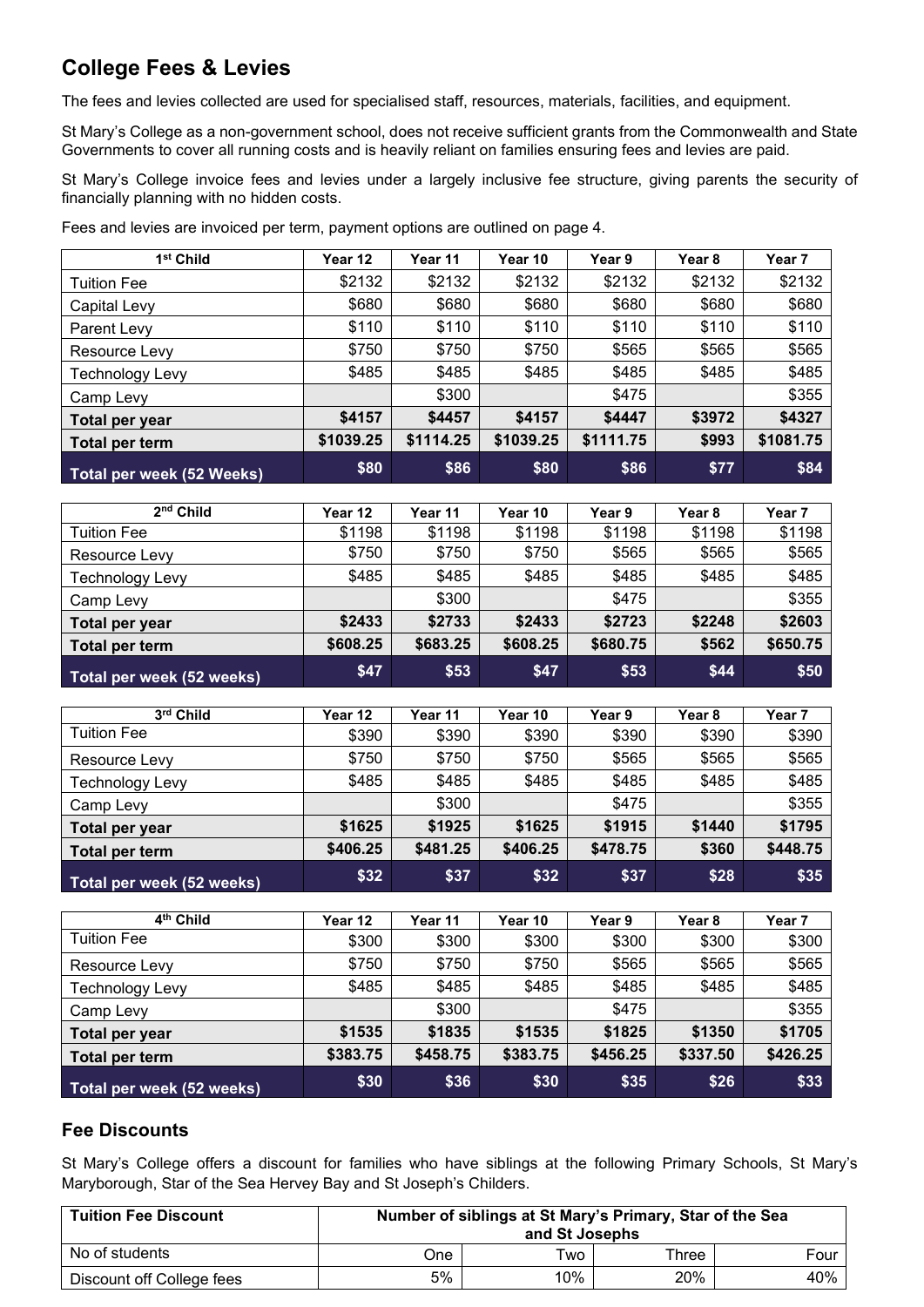### **Capital Levy Discount**

Families with children also attending St Mary's Primary School will only pay one \$680 Capital Levy across both Schools. Each School invoices the Capital Levy separately with a split of \$277.50 invoiced by St Mary's Primary School and \$402.50 invoiced by St Mary's College.

## **Certificate Courses**

#### **Offered to Year 11 and 12 (Total amount of the course is invoiced in 2022)**

VETIS is government funding for a single Cert I or Cert II course per student. This funding can be accessed once only. The VETIS funded courses are those that have been deemed by industry as leading to employment.

| <b>Course Name</b>                                                                                                                                                                                                                                                                    | <b>Course Cost</b>                                                                                                                                                                                                        |
|---------------------------------------------------------------------------------------------------------------------------------------------------------------------------------------------------------------------------------------------------------------------------------------|---------------------------------------------------------------------------------------------------------------------------------------------------------------------------------------------------------------------------|
| Cert III Sport and Recreation (2-year course, Cert II embedded)                                                                                                                                                                                                                       | \$400                                                                                                                                                                                                                     |
| Cert II Manufacturing Technology (2-year course)                                                                                                                                                                                                                                      | \$300                                                                                                                                                                                                                     |
| Cert III Business (2-year course)                                                                                                                                                                                                                                                     | \$300                                                                                                                                                                                                                     |
| Cert III Visual Art (Cert II embedded) (2-year course)                                                                                                                                                                                                                                | \$300                                                                                                                                                                                                                     |
| Cert III Early Childhood Education and Care (2-year course)                                                                                                                                                                                                                           | \$1,600                                                                                                                                                                                                                   |
| Cert II Hospitality (1-year course) Cert III (available in year 2)                                                                                                                                                                                                                    | <b>VETIS Funding</b><br>+ \$100 per module for Cert III                                                                                                                                                                   |
| Cert III Laboratory Skills (Cert II must be completed first)                                                                                                                                                                                                                          | \$500                                                                                                                                                                                                                     |
| Cert II Automotive Vocational Preparation, Cert II<br>Electrotechnology, Cert II Health Support, Cert I Construction, Cert<br>Il Engineering Pathways, Cert II Furniture Making, Cert II Sampling<br>and Measurement (1-year course), Cert II Plumbing, Cert II<br>Sustainable Energy | <b>VETIS Funding</b>                                                                                                                                                                                                      |
| Cert IV Crime and Justice (2-year course)                                                                                                                                                                                                                                             | \$700, this course is run through Unity<br>College and payable directly to Unity<br>College                                                                                                                               |
| Cert II Salon Assistant (2-year course)                                                                                                                                                                                                                                               | \$100 fee payable to MSHS in Year 11<br>\$100 fee payable to MSHS in Year 12<br>Students are required to purchase a<br>uniform. Please see Pathways Centre<br>for details.                                                |
| Cert III Make-up (1-year course)                                                                                                                                                                                                                                                      | \$100 fee payable to MSHS<br>Students are required to purchase a<br>professional brush kit (approx. \$200)<br>through MSHS.<br>Students are required to purchase a<br>uniform. Please see Pathways Centre<br>for details. |

## **Distance Education Courses**

Subject fees are negotiated at the time of enrolment application. This is dependent on the place of study.

## **Music Program**

Details of the music program will be sent to all families at the start of the year.

## **Explanation of Levies**

#### **Resource Levy**

- **Inclusions:** consumable items used for subjects, excursions, yearbook, most subject specific camps, pastoral care activities, St Mary's College/Fraser District and Wide Bay Trials for Athletics, Cross Country, and Swimming Carnivals.
- **Exceptions:** any self-nominated activities e.g., Human Powered Vehicle Races, Snow Trip, Overseas trips, Graduation Dinner, and sporting teams not listed above etc.

Some overnight subject camps may incur an extra minimal charge which is payable at the time of the camp.